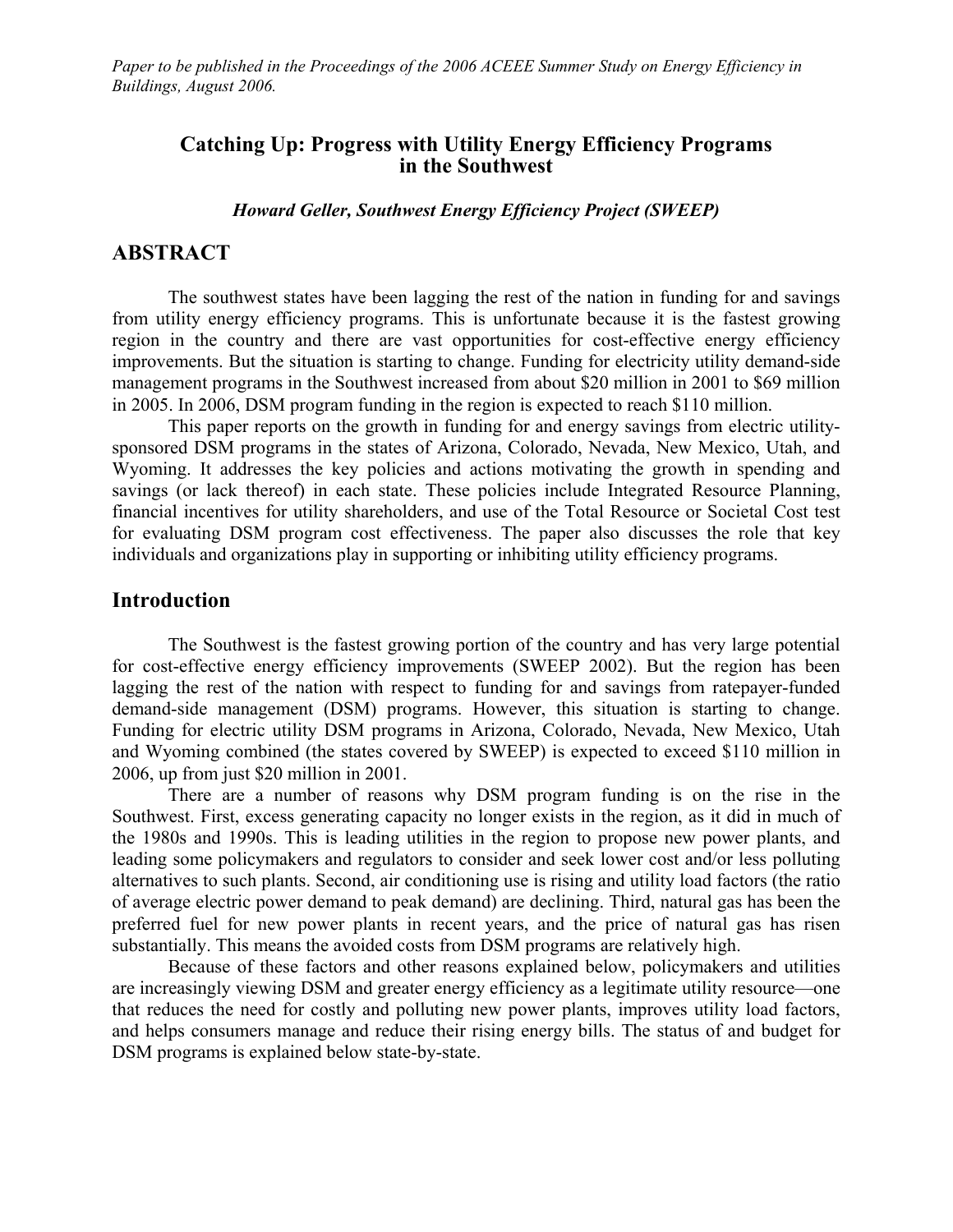# **Status of Energy Efficiency Programs in the Southwest**

Table 1 estimates the budget for electric utility-sponsored DSM programs in each southwest state during 200[1](#page-1-0)-2006.<sup>1</sup> Total DSM funding more than tripled from about \$20 million in 2001 to \$69 million in 2005. The latter value is equivalent to about 0.5 percent of electric utility revenues in the six-state region. This is approximately equal to the percentage of electric utility revenues dedicated to DSM programs nationwide as of 2003 (York and Kushler 2005). In 2006, DSM funding in the Southwest should reach at least \$110 million (about 0.7% of revenues) due mainly to DSM program growth expected in Arizona and Nevada.

| <b>State</b>  | DSM program budget<br>(million \$ per year) |                |                |                |          |                |  |
|---------------|---------------------------------------------|----------------|----------------|----------------|----------|----------------|--|
|               | 2001                                        | 2002           | 2003           | 2004           | 2005     | 2006<br>(est.) |  |
| AZ            | 8                                           | 4              | 4              | 4              | 9        | 34             |  |
| CO            | 3                                           | 11             | 13             | 21             | 24       | 22             |  |
| NV            | 2                                           | 3              | 11             | 11             | 14       | 26(1)          |  |
| <b>NM</b>     | $\overline{2}$                              | $\overline{2}$ | $\overline{2}$ | $\overline{2}$ | 2        | 3              |  |
| <b>UT</b>     | 5                                           | 9              | 12             | 16             | 20       | 25             |  |
| <b>WY</b>     | $\sim\!\!0$                                 | $\sim 0$       | $\sim 0$       | $\sim 0$       | $\sim 0$ | $\sim 0$       |  |
| <b>Region</b> | 20                                          | 29             | 42             | 54             | 69       | 110(1)         |  |

**Table 1. Electric Utility Spending on DSM Programs in the Southwest, 2001-06** 

Notes: (1) Does not include an additional \$3.7 million proposed by Nevada Power Company and Sierra Pacific Power Company in March, 2006.

Systematic data on energy savings and peak demand reduction are more limited than data on DSM program spending. However, Table 2 shows the savings results for the three leading DSM programs during 2003-2005.<sup>2</sup> In conjunction with growing funding, first-year energy savings for the three utilities combined rose from 175 GWh/yr in 2003 to 260 GWh/yr in 2005, a 22% annual growth rate. Likewise peak demand reduction grew from 77 MW in 2003 to 116 MW in 2005, a 23% annual growth rate. DSM program funding for the three utilities increased from about \$35 million in 2003 to \$54 million in 2005, a 24% annual growth rate.

Considering the entire 2003-2005 program period, these utilities achieved 5.0 GWh/yr of first-year energy savings and 2.2 MW of summer peak demand reduction per million dollars of DSM program expenditures, on average. In addition, the ratio of peak-to-average demand reduction for the three-year period in all three states was 3.8. This means the utility DSM programs were reducing peak demand more than electricity consumption in percentage terms, thereby helping the utilities improve their load factor. In considering the values in Table 2, it should be noted that the utilities use different methodologies for estimating energy savings. In

<span id="page-1-0"></span><sup>|&</sup>lt;br>|<br>| <sup>1</sup> The DSM budgets shown in Table 1 include both energy efficiency and load management programs. <sup>2</sup> Programs for Nevada Power Company and Sierra Pacific Power Company are combined since the programs are

<span id="page-1-1"></span>managed jointly and the utilities are jointly owned by one holding company.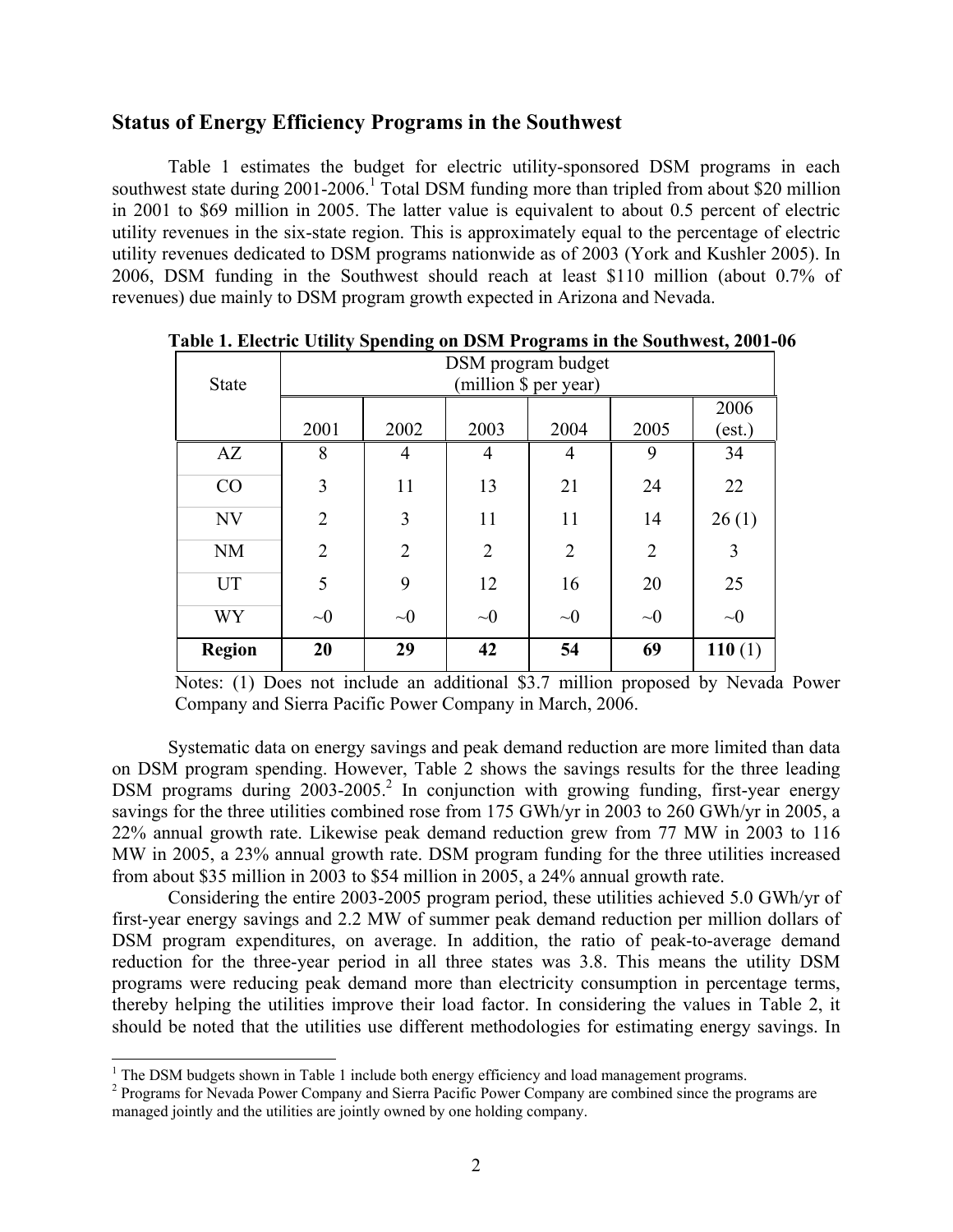particular Xcel Energy and PacifiCorp adjust savings to account for an estimate of free-riders, while the Nevada utilities report gross energy savings.

|                    | 2003       |           | 2004       |           | 2005       |           |  |
|--------------------|------------|-----------|------------|-----------|------------|-----------|--|
|                    | First-year | Peak      | First-year | Peak      | First-year | Peak      |  |
| Utility            | Energy     | Demand    | Energy     | Demand    | Energy     | Demand    |  |
|                    | Savings    | Reduction | Savings    | Reduction | Savings    | Reduction |  |
|                    | (GWh/yr)   | (MW)      |            | (MW)      | (GWh/yr)   | (MW)      |  |
| $CO - Xcel$ Energy | 29         | 26        | 59         | 42        | 54         | 40        |  |
| $NV - NPC/SPPC$    | 35         | 16        | 78         | 21        | 93         | 33        |  |
| UT - PacifiCorp    | 111        | 35        | 102        | 40        | 113        | 43        |  |
| All                | 175        | 77        | 239        | 103       | 260        | 116       |  |

**Table 2. Energy Savings and Peak Demand Reduction of Leading Utility DSM Programs in the Southwest** 

#### **Arizona**

Utilities in Arizona reported spending \$6.4 million on DSM programs in 1999 (EIA 2001). Utility restructuring policies and rules were developed in Arizona during 1996-2000. During this period, the Arizona Corporation Commission (ACC) instructed utilities to include a Systems Benefit Charge (SBC) in their restructuring plans.

In May 2000, the ACC adopted an Environmental Portfolio Standard (EPS) that requires utilities to derive at least 1.1 percent of their electric power from new solar and other renewable energy sources by  $2007<sup>3</sup>$  $2007<sup>3</sup>$  $2007<sup>3</sup>$  To support this renewable energy mandate, utilities were allowed to transfer SBC funds, with the exception of low-income assistance programs, to the EPS budget. The upshot is that while utilities in Arizona were supporting renewable energy sources, they were carrying out very modest DSM programs as of 2002-05. Much of what was spent went to promotion and financial assistance for energy-efficient new home construction, some of which was tied to home builders using electric water and space heating (heat pumps).

This situation is changing due in large part to advocacy by SWEEP and Arizona's consumer advocate (RUCO). Both organizations intervened in a rate case initiated by Arizona Public Service Co. (APS) in 2004 and advocated much greater funding for energy efficiency programs. A settlement agreement approved by the Arizona Corporation Commission (ACC) in March 2005 includes at least \$16 million in annual energy efficiency program funding, and minimum spending of \$48 million over a three-year period (2005-07). Following approval of the settlement, APS developed and proposed ten specific DSM programs for both their residential and non-residential customers. One of the programs (residential lighting) was approved by the ACC and began in late  $2005<sup>4</sup>$  $2005<sup>4</sup>$  $2005<sup>4</sup>$  and six non-residential programs were approved in February 2006. The remaining residential and revised low income programs were reviewed and approved by the ACC in April 2006.

The APS settlement agreement includes a preliminary budget allocation by program area along with an incentive mechanism for APS shareholders based on DSM program performance,

<span id="page-2-0"></span> <sup>3</sup> <sup>3</sup> Currently the Arizona Corporation Commission has a rulemaking process underway for a Renewable Energy Standard, which is a significant expansion of the EPS.

<span id="page-2-1"></span><sup>&</sup>lt;sup>4</sup> APS was already operating existing programs for low income weatherization and residential new construction.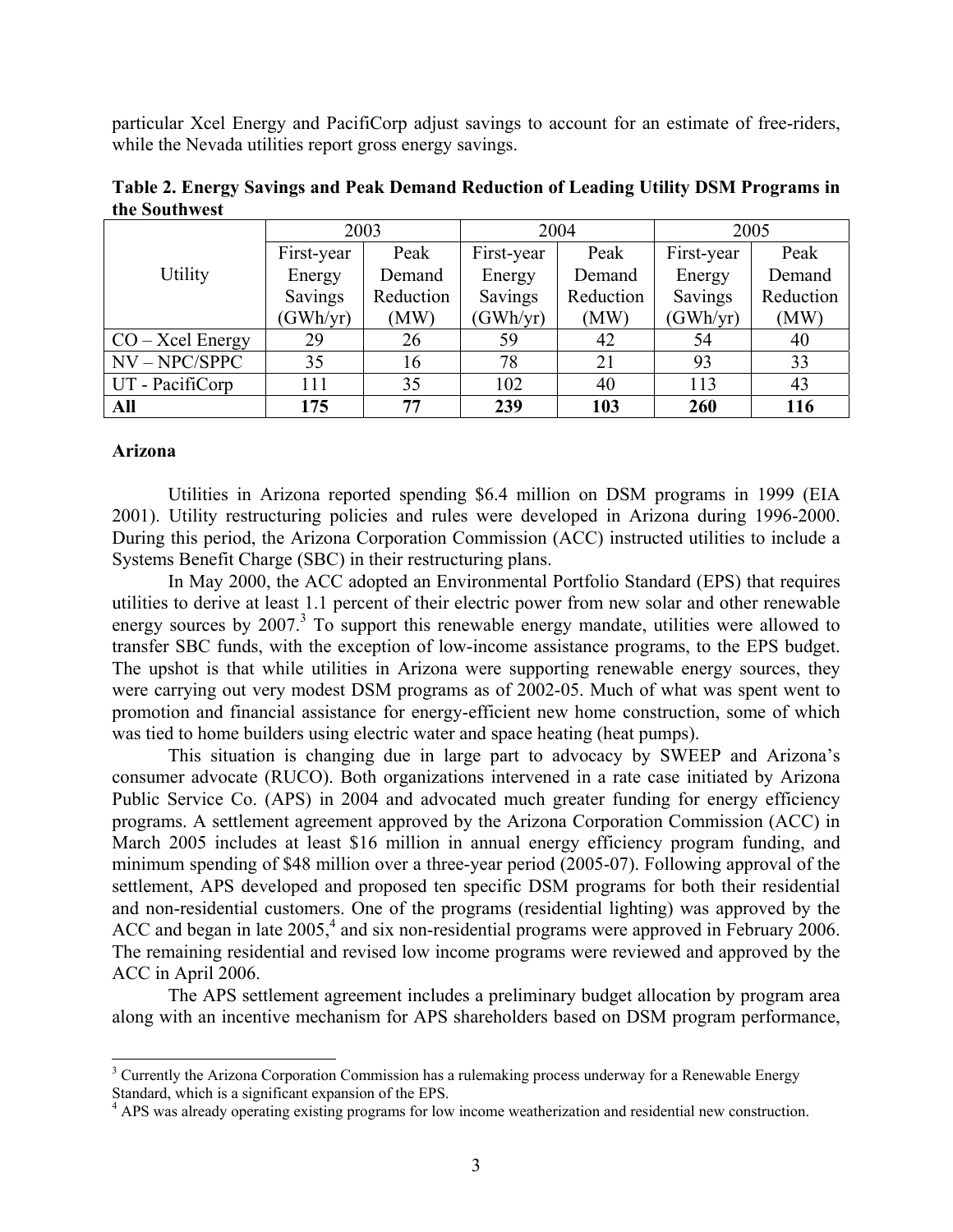capped at 10% of total DSM expenditures. The \$16 million budget is a floor on energy efficiency program spending. The budget could rise if additional cost-effective electricity savings opportunities are identified and approved by the Commission. In addition, a DSM collaborative has been set up to advise APS on program design, implementation, and evaluation.

DSM program funding by other electric utilities in Arizona (most notably the Salt River Project and Tucson Electric Power Co.) is also likely to rise in 2006. SRP has significantly increased its DSM efforts in retail products and promotion, in its new homes program, and in its residential pre-pay metering program. Also, SRP is in the process of developing and launching additional or expanded DSM programs. TEP has agreed in principal to restore SBC-based energy efficiency program funding to previous levels; i.e., to stop shifting DSM funding to renewables programs once the new Renewable Energy Standard is implemented.

## **Colorado**

Colorado has not approved electric utility restructuring legislation and has no SBC in place. Legislation adopted in 2001 instructs the Public Utilities Commission (PUC) to "give the fullest possible consideration to the cost-effective implementation of new clean energy and energy-efficient technologies in its consideration of generation acquisitions for electric utilities, bearing in mind the beneficial contributions such technologies make to Colorado's energy security, economic prosperity, environmental protection, and insulation from fuel price increases."<sup>[5](#page-3-0)</sup>

In July 2000, the PUC accepted a settlement proposed by Xcel Energy (formerly known as Public Service of Colorado) and other parties regarding DSM programs as part of an Integrated Resource Planning proceeding. Xcel Energy is by far the largest utility in Colorado and is responsible for about 60 percent of the power sold in the state. The settlement called for Xcel to spend up to \$75 million (2001 dollars) over five years on energy efficiency and load management programs, with a goal of reducing summer peak load in 2005 by at least 124 MW.

As it implemented this agreement, Xcel's DSM program budget grew from about \$2 million in 2001 to about \$21 million in 2005. The utility is able to recover DSM expenditures through a DSM cost adjustment mechanism that appears on customers' utility bills. The programs the company implemented include:

- incentives for consumers who purchase high efficiency air conditioning systems or evaporative coolers,
- air conditioner cycling load control program for households and small businesses,
- incentives for commercial and industrial energy efficiency projects that are selected through a bidding process,
- design assistance and incentives to increase the energy efficiency of new commercial buildings, and
- retro-commissioning assistance to increase the efficiency of existing commercial buildings.

A third party evaluation concluded that Xcel reduced summer peak demand by 126.8 MW through the expenditure of about \$64 million on DSM programs during 2001-2005 (Barkett

<span id="page-3-0"></span> <sup>5</sup>  $5$  SB 01-144, effective Aug. 8, 2001.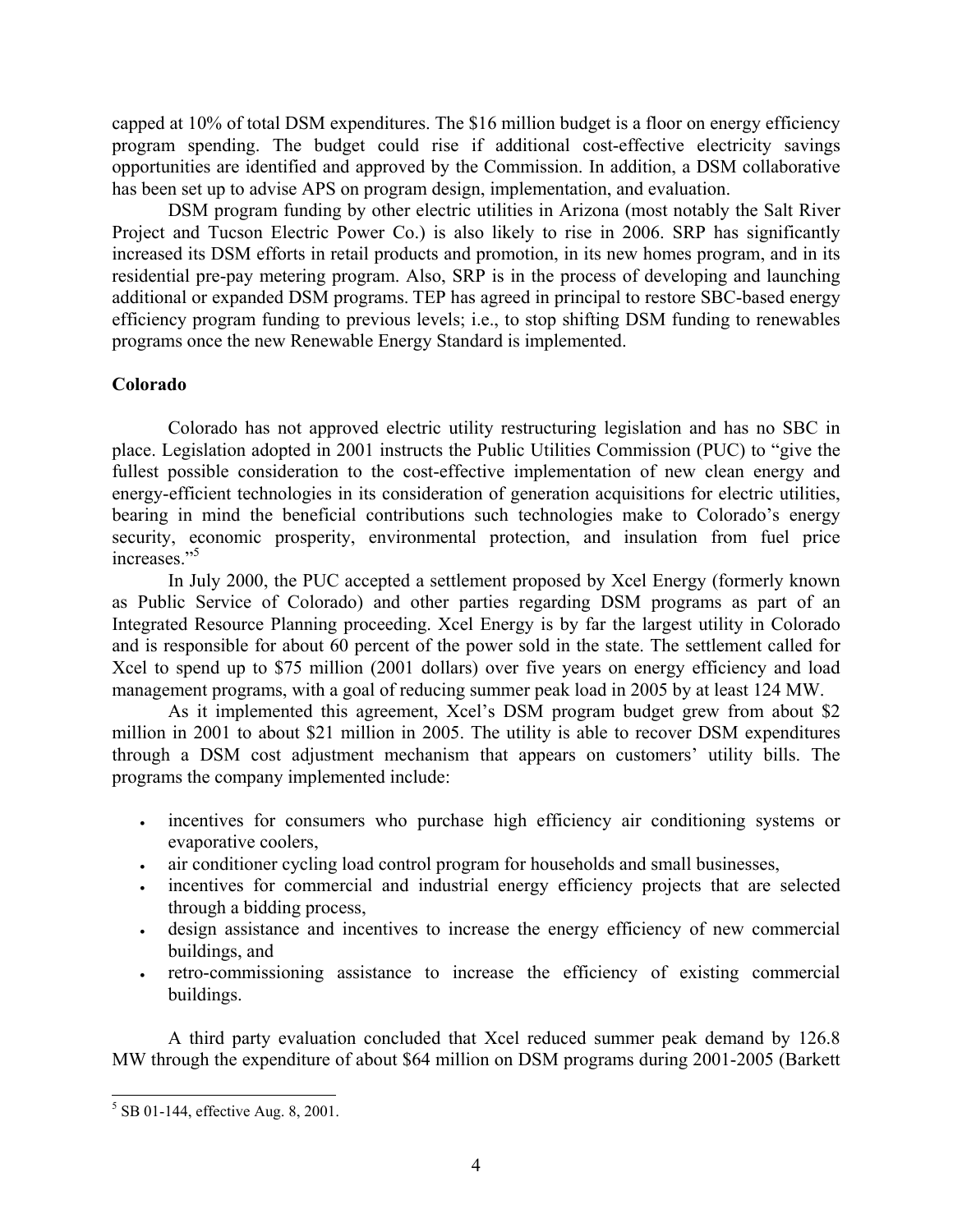et al. 2006). The evaluation found that the overall benefit-cost ratio for 2001-2005 DSM programs was 1.89.<sup>[6](#page-4-0)</sup> In addition, there was a high level of customer satisfaction with the programs.

In its 2004 Least-Cost Plan submitted to the Colorado PUC, Xcel Energy proposed discontinuing company-sponsored DSM programs. But following negotiations with interveners including SWEEP, Xcel agreed to a new eight-year DSM effort with the goals of saving 800GWh/yr of electricity and 320 MW of peak demand from programs implemented during 2006-2013, spending up to \$196 million (2005 dollars) to do so. Relative to its previous DSM commitment, Xcel agreed to increase the annual peak demand reduction and also add energy savings goals. The Colorado PUC approved the agreement, which also allows Xcel to proceed with construction of a new 750 MW coal-fired power plant, in December 2004.

Following PUC approval of this agreement, Xcel designed new, more consumer-friendly DSM programs; e.g., substituting specified rebates for what previously was a non-residential bidding program. The company launched seven new prescriptive and custom rebate programs for non-residential customers in early 2006. The upshot is that financial incentives are available for virtually any energy efficiency or peak load reduction measure implemented by Xcel's commercial and industrial customers.<sup>7</sup> Five new or modified residential programs are expected to be launched by mid-2006.

Some of Colorado's municipal utilities and rural electric cooperatives are implementing DSM programs as well. The Fort Collins municipal utility adopted a new energy policy in 2003 that includes strong energy efficiency goals, namely to reduce electricity use per capita 10% and peak demand per capita 15% by 2012 (City of Ft. Collins 2003). The utility implemented residential high efficiency air conditioning, lighting, refrigerator recycling, and commercial energy efficiency programs as of 2005. The Colorado Springs municipal utility developed a new energy resource strategy in 2004 that is leading to the expansion of energy efficiency and DSM programs. In addition, Holy Cross Energy, a cooperative based in Glenwood Springs, expanded its DSM budget and programs in 2004-05.

#### **Nevada**

The investor-owned utilities in Nevada phased out DSM programs in the mid-1990s as they prepared for deregulation and restructuring. In July 1997, Nevada adopted utility restructuring legislation. But in 2001, in the midst of the western electricity crisis, the legislation was repealed. Nevada Power Co. and Sierra Pacific Power Co. (which merged in 1999) were back to being vertically integrated, regulated utilities. As such the companies are required to submit Integrated Resource Plans (IRPs) every three years, a policy adopted in Nevada in 1983. DSM programs were restarted in 2001, but with a budget of only about \$2 million that year. Most of this funding was for education and promotion activities.

As part of a 2001 IRP proceeding, a collaborative process was established for developing and analyzing a wider range of DSM program options. Based on the work of the collaborative, the utilities proposed expanding their DSM programs starting in 2003. After further discussions, an agreement concerning the budget and focus of new programs was reached by all parties to the

<span id="page-4-0"></span> <sup>6</sup> <sup>6</sup> This benefit-cost ratio is based on the Total Resource Cost perspective, which accounts for all costs (utility and participant) associated with the implementation of energy efficiency measures along with the economic benefits to the utility.

<span id="page-4-1"></span>Incentives are not available for measures with less than a one-year simple payback period.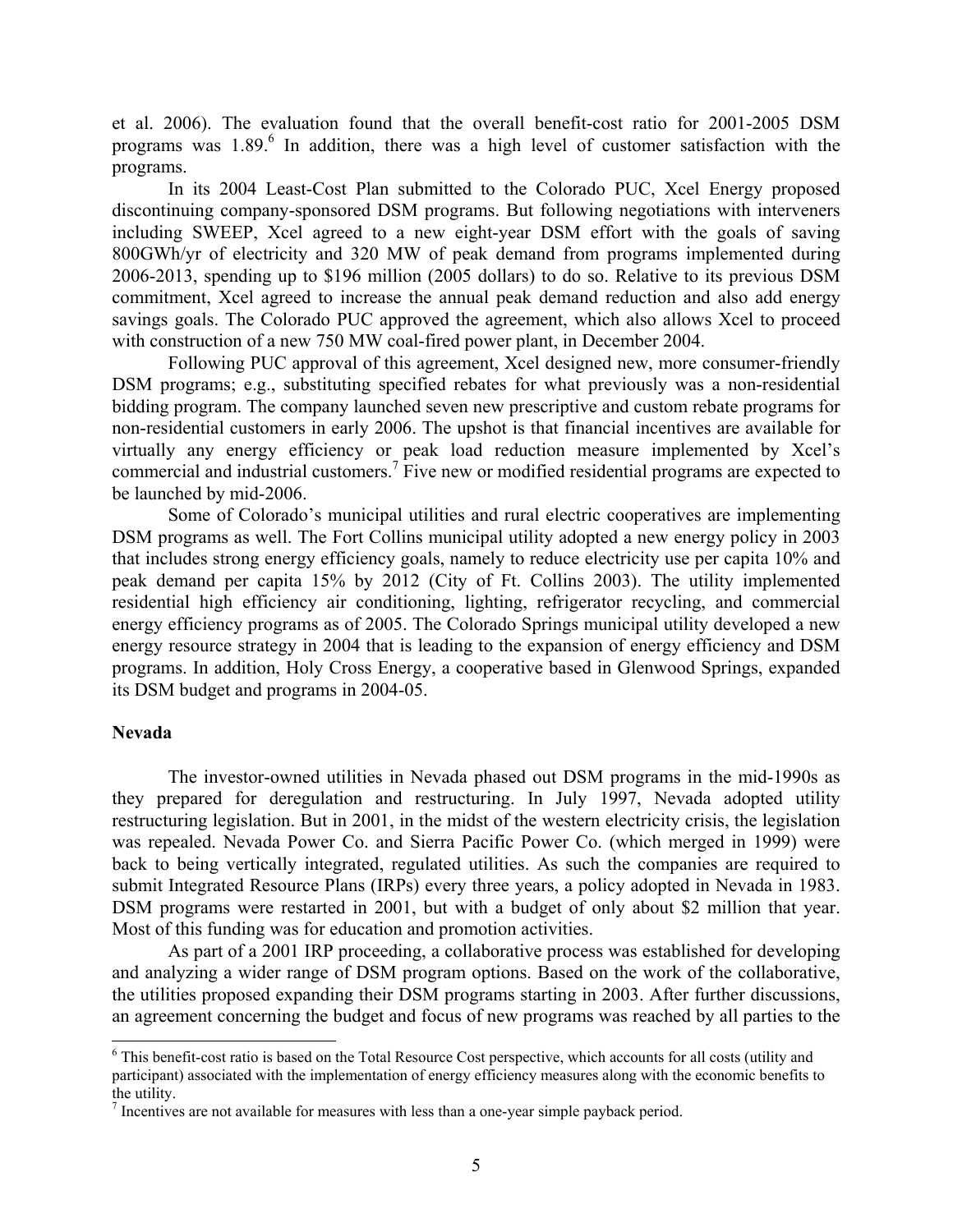IRP proceeding. The agreement called for \$11.2 million per year in utility-funded DSM programs with an emphasis on peak load reduction but also significant energy savings. The Nevada PUC approved this proposal, and the new programs were launched in March 2003. These programs included:

- promotion of ENERGY STAR® appliances and lighting products,
- incentives for high efficiency air conditioning systems, air conditioner tune-ups, and duct sealing,
- a recycling program for older refrigerators,
- incentives for all types of efficiency measures implemented by businesses,
- consumer education efforts, and
- technical and financial assistance to enhance low-income home weatherization.

The first year of program implementation was relatively successful. The utilities estimate saving 35 GWh/yr of electricity and reducing peak demand by 16 MW, exceeding initial projections (Balzar, Geller and Wellinghoff 2004). In 2005, the utilities added commercial new construction and a schools program, and expanded funding for high efficiency air conditioning incentives in southern Nevada. The Nevada PUC also approved a new policy concerning DSM cost recovery in mid-2004. The utilities are allowed to earn their approved rate of return plus 5% (e.g., a 15% return if the approved rate is 10%) on the equity portion of their DSM program funding. This gives the utilities much greater financial incentive to expand their DSM programs and introduce new programs.

In June 2005, legislation enacted in Nevada added energy savings from DSM programs to the state's Renewable Portfolio Standard.<sup>[8](#page-5-0)</sup> This innovative policy allows energy savings from utility DSM programs and/or efficiency measures the utilities contract with to supply up to 25% of the requirements under the re-named clean energy portfolio standard. The clean energy standard is equal to 6% of electricity supply in 2005-06 and increases to 9% in 2007-08, 12% in 2009-2010, 15% in 2011-2012, 18% in 2013-14, and 20% in 2015 and thereafter. At least half of the energy savings credits must come from electricity savings in the residential sector.

Within months of passage, the utilities proposed a large expansion of DSM programs for 2006 (see Table 1). Most of the increase supports adoption of high efficiency air conditioning systems in new homes during the transition to the new federal efficiency standards for central air conditioners. In addition to the funding level shown in Table 1, the Nevada utilities proposed adding another \$3.7 million to 2006 DSM programs in March 2006. If this funding is approved, the Nevada utilities estimate they will save 153 GWh/yr and reduce peak demand by 63 MW from 2006 DSM programs alone (Holmes 2006). However, these are gross energy savings, meaning they are not adjusted to take into account estimates of free riders or spillover effect. The DSM collaborative is continuing to meet and influence the design of DSM policies and programs in Nevada.

## **New Mexico**

Utilities in New Mexico reported spending about \$1.5 million on energy efficiency programs in 1998 and 1999 (EIA 2001). In April 1999, New Mexico adopted utility restructuring

<span id="page-5-0"></span> <sup>8</sup> <sup>8</sup> See Assembly Bill 3, adopted by the Nevada legislature on June 7, 2005. [http://www.swenergy.org/legislative/2005/nevada/AB%203%20Special%20Session%20Bill.pdf.](http://www.swenergy.org/legislative/2005/nevada/AB 3 Special Session Bill.pdf)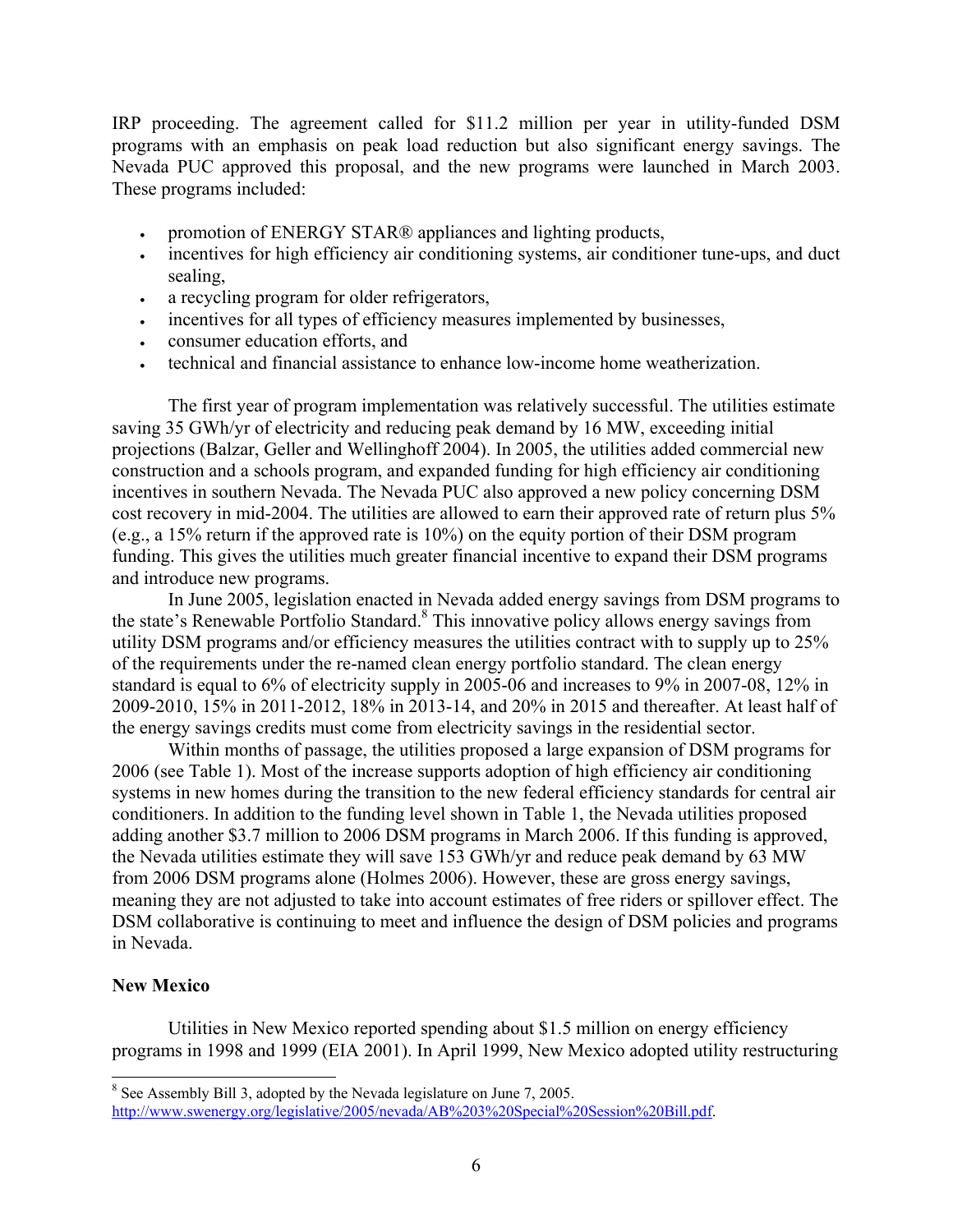legislation. This law created a small SBC of 0.3 mills/kWh to fund energy efficiency, lowincome assistance, renewable energy, and consumer education programs. The SBC, which totals about \$6 million statewide, was scheduled to begin in 2002. But the restructuring legislation was repealed by the legislature in the wake of the western electricity crisis.

Utilities in New Mexico are operating relatively limited electricity DSM programs. Public Service Co. of New Mexico (PNM), the largest utility in the state, only provides information on energy savings options through bill inserts and the Internet. Xcel Energy, which bought Southwestern Public Service Co. (the second largest utility), provides financial incentives for a wide range of efficiency measures implemented by its commercial and industrial customers. The utility is examining what programs might be cost-effective for residential customers.

In September 2004, Governor Bill Richardson convened a Utility Energy Efficiency Task Force. The Task Force reached consensus on a proposal that was adopted in the 2005 legislative session and signed into law by Gov. Richardson. The new policy establishes a convenient cost recovery mechanism for gas and electric utility DSM programs, indicates use of the Total Resource Cost (TRC) test for evaluating DSM program cost effectiveness, directs utilities to implement cost-effective DSM programs, and directs the state utility commission (the PRC) to establish rules for integrated resource planning. The PRC was still working on the regulations for implementing the energy efficiency law as of March 2006.

In the mean time, PNM developed a limited set of gas DSM programs that was approved by the PRC and launched in February 2006. In addition, PNM has agreed to evaluate electricity DSM potential and develop comprehensive electricity efficiency programs during 2006. It is anticipated that these programs will be approved by the PRC and launched in 2007. DSM program analysis and design in New Mexico is occurring in collaboration with stakeholders including SWEEP and other members of the Coalition for Clean and Affordable Energy.

#### **Utah**

Utah has not approved electric utility restructuring legislation and has no SBC. The Utah Public Service Commission adopted IRP requirements and rules in 1992. These rules require biennial resource plans and state that the Total Resource Cost test be used to determine if DSM programs are economically justified. In May 2000, the state utility commission established an SBC Task Force that was charged with evaluating the cost-effective energy efficiency potential in Utah, the success of previous utility efficiency programs, and the desirability of an SBC mechanism. The Task Force's study concluded that there is substantial cost-effective energy savings as well as cogeneration potential in the state (Nichols and von Hippel 2001).

PacifiCorp, the main electric utility operating in the state through its Utah Power subsidiary, spent only about \$2 million per year on energy efficiency programs during the late 1990s. But due to the efficiency potential study and consideration of DSM programs in a rate case filed by the utility in 2001, PacifiCorp launched an expanded set of energy efficiency programs in mid-2001, including:

- a residential compact fluorescent lamp distribution program,
- prescriptive rebates for a wide range of energy-efficient lighting, HVAC, and other efficiency measures implemented by commercial and industrial customers, and
- incentive payments per unit of energy and peak demand saved for customized efficiency projects implemented by larger commercial and industrial customers.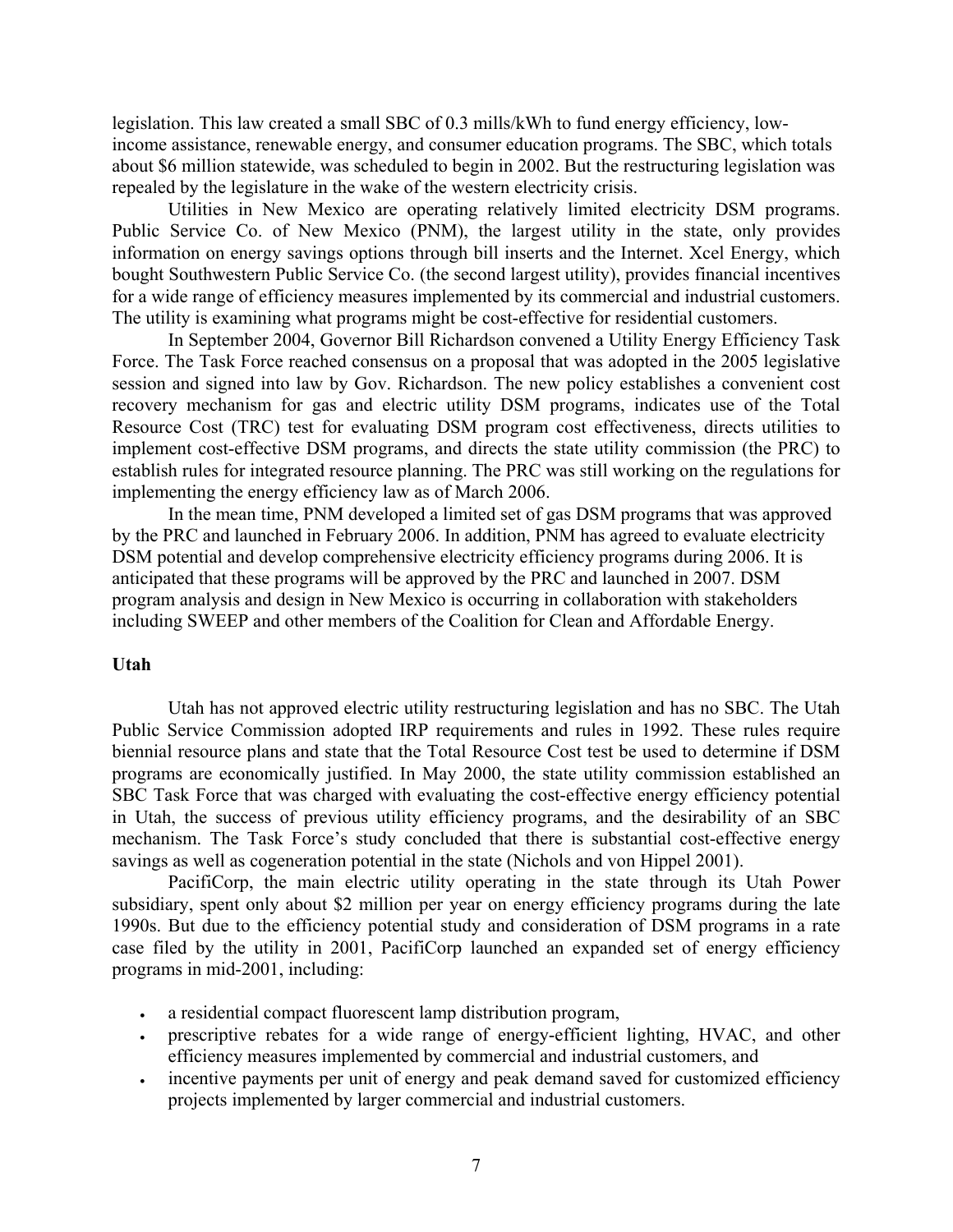In 2003, PacifiCorp launched three new programs—incentives on high efficiency residential air conditioners and evaporative coolers, an air conditioner cycling load control program, and second refrigerator pick-up and recycling program. These programs resulted from a collaborative DSM program development and analysis effort that PacifiCorp, SWEEP, PUC staff, and other organizations undertook in 2002. In early 2005, PacifiCorp launched residential new construction, commercial lighting load control, commercial retro-commissioning, and lowincome home retrofit programs, all developed in response to a DSM program RFP.

The total budget for PacifiCorp's DSM programs grew from about \$5 million in 2001 to about \$20 million in 2005. PacifiCorp's DSM programs are having a significant impact. Programs implemented during 2003-2005 are projected to save about 325 GWh/yr of electricity and cut peak demand by about 118 MW (Bumgarner 2006). The programs are very cost effective with an average levelized cost of saved energy of about \$0.02/kWh according to the utility's 2003 Integrated Resource Plan (PacifiCorp 2003).

PacifiCorp is now receiving DSM cost recovery through a tariff rider that allows the utility to charge customers for the estimated cost of PUC-approved DSM programs the year in which they are run. This policy was developed through a negotiation process among interested parties and was approved by the Utah PUC in 2003. The utility receives cost recovery only; there is no profit margin or financial incentive mechanism for utility shareholders. Nonetheless, PacifiCorp is steadily expanding its DSM programs in Utah and further growth is expected in 2006 and 2007.

In conjunction with developing the tariff rider for cost recovery, an industrial selfdirection option was developed by interested parties and subsequently approved by the PUC. This policy allows larger industries to avoid paying the majority (but not all) of the DSM tariff rider if a company is investing in energy efficiency projects on its own without technical or financial support from PacifiCorp. This in effect is an alternative DSM option for large industries. Thirty-two projects were completed or approved under this option as of late 2005. It is estimated that these projects would receive about \$3.1 million in bill credits and provide 20.3 GWh/yr of electricity savings (Gibbs 2005).

### **Wyoming**

Wyoming has not approved electric utility restructuring legislation and has no SBC or general policy on utility energy efficiency programs. PacificCorp is the largest investor-owned utility in Wyoming and is responsible for about 60 percent of retail electricity sales. Although PacifiCorp has well-funded DSM programs in Utah, it is conducting very limited efficiency programs in Wyoming. These programs include free energy audits for businesses, low-interest loans for retrofit projects, and a contribution to the state's low-income weatherization program. The utility's total DSM budget in Wyoming is only about \$150,000 per year.

As part of a settlement agreement in the pending sale of PacifiCorp to MidAmerican Energy Holdings Company, PacifiCorp has agreed to conduct a DSM market potential study in Wyoming in consultation with a DSM advisory group. PacifiCorp has also agreed to file an application by the end of 2006 "to implement prudent and cost-effective DSM programs in Wyoming that can be shown to be in the public interest and to propose in the application an appropriate cost recovery mechanism." The utility is considering replicating a number of its successful DSM programs from Utah in Wyoming.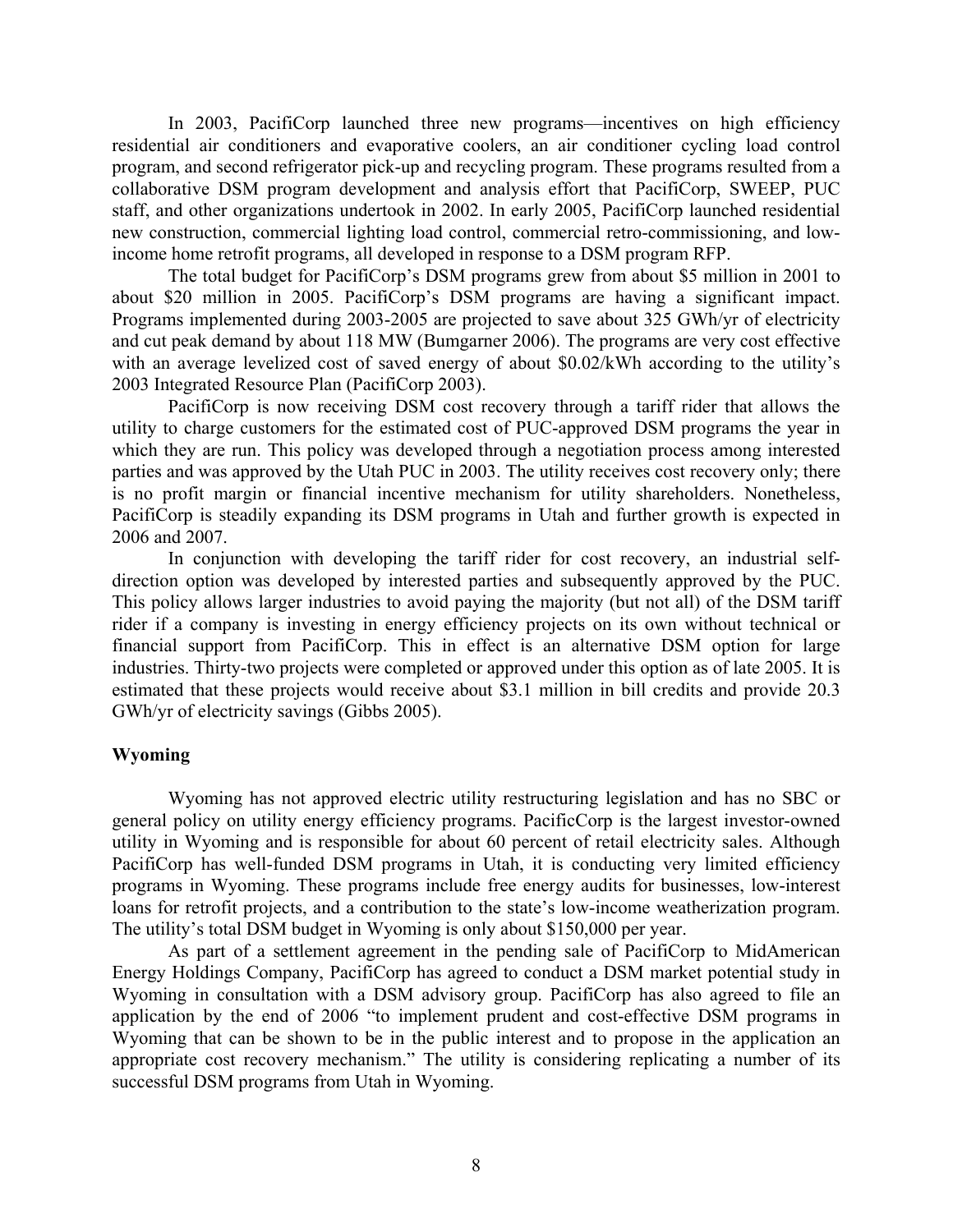# **Policy Context**

Table 3 summarizes the key policies affecting DSM activity in each of the states. The states that have adopted most of these policies (i.e., Nevada and Utah) have higher and growing levels of DSM program spending. Conversely, the states that have not yet adopted or implemented these policies have minimal DSM program spending.

| <b>Policy</b>                                       | $A\mathbf{Z}$ | CO             | <b>NM</b>      | <b>NV</b>      | <b>UT</b>      | WY             |
|-----------------------------------------------------|---------------|----------------|----------------|----------------|----------------|----------------|
| <b>Integrated Resource Planning</b>                 | No(1)         | Yes            | Yes(2)         | Yes            | Yes            | N <sub>0</sub> |
| Use of Total Resource Cost or Societal test as      |               |                |                |                |                |                |
| sole/primary cost effectiveness test                |               | No.            | Yes(2)         | Yes            | <b>Yes</b>     | No.            |
| Public benefits charge supporting energy efficiency |               |                |                |                |                |                |
| programs                                            | Yes           | Partial        | N <sub>0</sub> | N <sub>0</sub> | No.            | N <sub>0</sub> |
| DSM cost recovery mechanism                         | Yes           | Yes            | Yes(2)         | Yes            | Yes            | No.            |
| Financial incentive for utilities                   | Partial       | No             | Yes $(2)$      | Yes            | N <sub>0</sub> | No.            |
|                                                     | (3)           |                |                |                |                |                |
| Collaboration in DSM program design/analysis        | Partial       | N <sub>0</sub> | Yes(2)         | Yes            | <b>Yes</b>     | No.            |
|                                                     | (3)           |                |                |                |                |                |
| Industrial self-direction option                    | Partial       | N <sub>0</sub> | Yes $(2)$      | N <sub>0</sub> | <b>Yes</b>     | N <sub>0</sub> |
|                                                     | (3)           |                |                |                |                |                |

**Table 3. Key Electric Utility DSM Program Policies by State** 

Notes: (1) Integrated resource planning was suspended in Arizona during the period of restructuring, but IRP workshops are underway currently at the Commission.

(2) These policies in New Mexico were included in the 2005 Energy Efficiency Act but have not yet been implemented in the case of electricity DSM programs.

(3) The DSM policy approved for Arizona Public Service Company and other parties includes a cost recovery mechanism, a performance-based financial incentive for the utility, a collaborative working group to assist with DSM program design and review, and a self-direction option for large industries. The financial incentive and industrial self-direction option have not yet been implemented.

The details of the policies matter a great deal. Colorado has integrated resource planning requirements (now called least-cost resource planning), but the PUC has adopted minimization of electricity rates as the goal of resource planning. Consequently, resource planning may hinder rather than help expand the magnitude and scope of energy efficiency efforts in the state.<sup>[9](#page-8-0)</sup> Also, it is apparent from the table that adoption of "public benefits" charges is not common in the region. However, this has not proven to be a major obstacle to expanding DSM program funding.

The degree of regulatory oversight is another policy-related issue that varies throughout the region. In Arizona, New Mexico, Nevada, and Utah, investor-owned utilities must submit proposed DSM programs to the state PUC for approval. This has resulted in some delays to DSM program approval and implementation. Once programs are approved, utilities in New Mexico

<span id="page-8-0"></span><sup>.&</sup>lt;br>9 <sup>9</sup> As noted above, energy efficiency advocates were able to circumvent this policy by indicating use of the TRC test for determining DSM program cost effectiveness in the settlement agreements approved by the PUC in 2000 and 2004.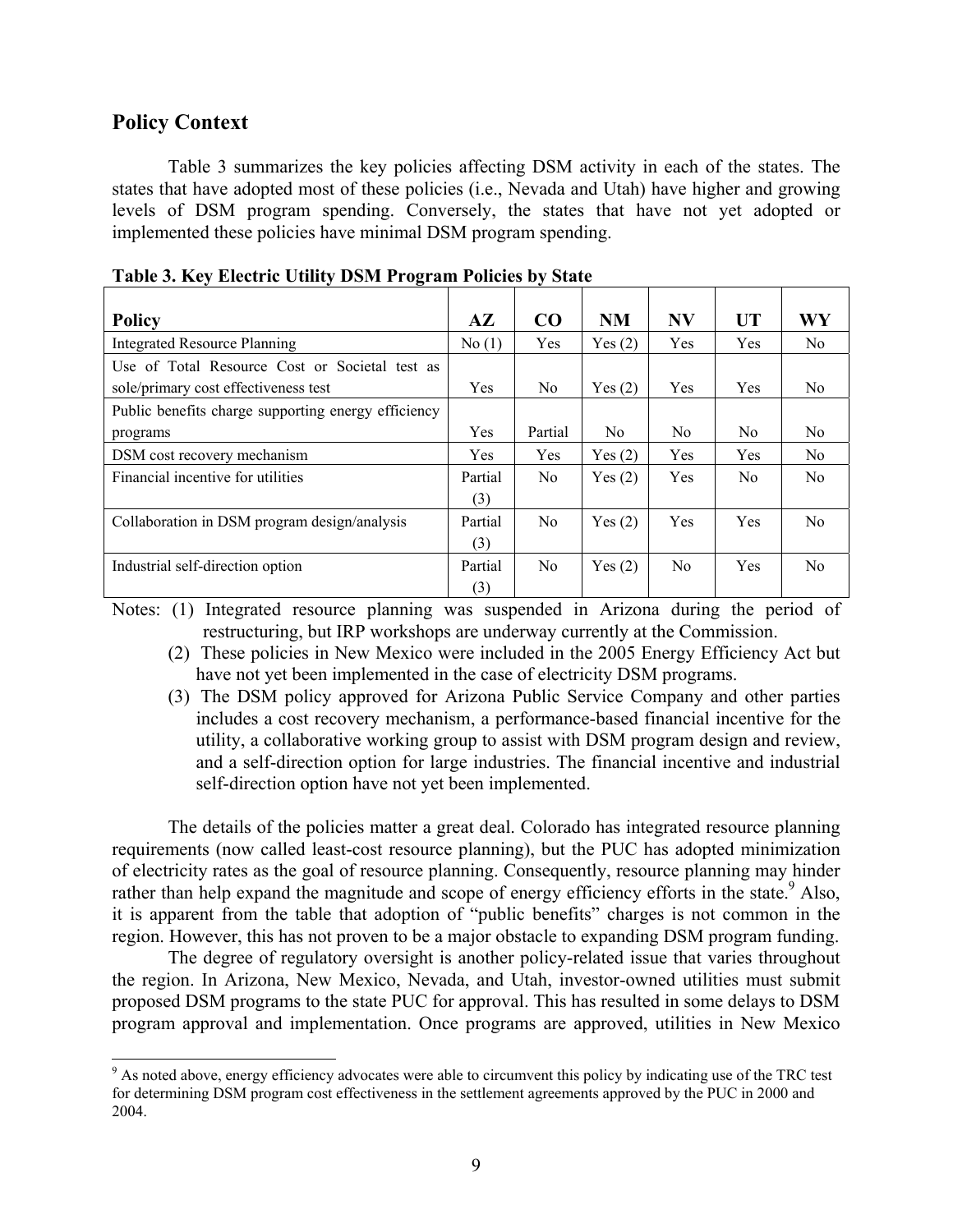will have to conduct independent program evaluation annually and submit the results to the PUC for review. Utilities in other states are able conduct in-depth third party evaluations during or after the conclusion of multi-year programs.

In Colorado, investor-owned utilities (in particular Xcel Energy) do not need PUC approval in order to initiate or modify DSM programs. However, the utility is responsible for implementing cost-effective programs, meeting approved energy savings goals, and completing acceptable post-program evaluation. In general some degree of DSM program monitoring and oversight by the state regulatory agency is desirable. But it is not clear if very extensive evaluation and PUC oversight, as is being contemplated in New Mexico, is beneficial.

# **The Human Dimension**

Public policy (good, bad, or absent) is influencing the scale and nature of utility energy efficiency efforts, but individuals play a critical role in the adoption and implementation of these policies. There are "champions" for expanded energy efficiency efforts in Arizona, Nevada, and Utah, either in the state energy office, the public utility commission, or in the consumer advocate's office. Also, there have been very supportive individuals in key positions within PacifiCorp, Xcel Energy, and the AZ and NV utilities. These individuals are committed to implementing effective DSM programs, along with a supportive policy framework.

On the other hand, certain individuals in Colorado and New Mexico, either specific members of the state PUC, utility commission staff, and/or consumer advocate's office, have been hostile to the notion of implementing ratepayer-funded utility energy efficiency programs. In general, it is a struggle to achieve broad support for comprehensive and effective utility DSM programs in conservative Southwest states, although more so in some states than others.

Public interest groups are influencing utility energy efficiency efforts in the Southwest. In recent years, SWEEP has been the principal public interest organization advocating the expansion of utility energy efficiency programs, promoting and advancing a supportive policy framework, and contributing to DSM program design. In 2005, SWEEP proposed a goal of expanding electric utility DSM program funding in the region to \$200 million per year by 2010. Prior to the founding of SWEEP in September 2001, Western Resource Advocates (WRA, previously known as the Land and Water Fund of the Rockies) served as the primary advocacy group for DSM efforts in the Southwest and Rocky Mountain states. SWEEP and WRA have advanced the energy efficiency cause through intervention in rate, resource planning, and merger cases, as well as through legislative efforts.

The human dimension also manifests itself in the capability of various utilities to design, implement, and evaluate DSM programs. Some utilities such as PacifiCorp and Xcel Energy have experienced DSM program designers and managers as a result of their historical commitment to DSM in their home states. Consequently, these utilities were able to design and implement effective DSM programs in Colorado and Utah relatively quickly. Other utilities in the region such as Public Service of New Mexico today and the Nevada utilities circa 2001 have (or had) very limited DSM expertise. This leads to slower initiation and scale up of DSM programs, and/or more reliance on outside consultants. However, in all cases ramping up DSM program funding from a minimal level (under \$3 million per year) to a more substantial level (\$20 million or more per year) has taken a number of years.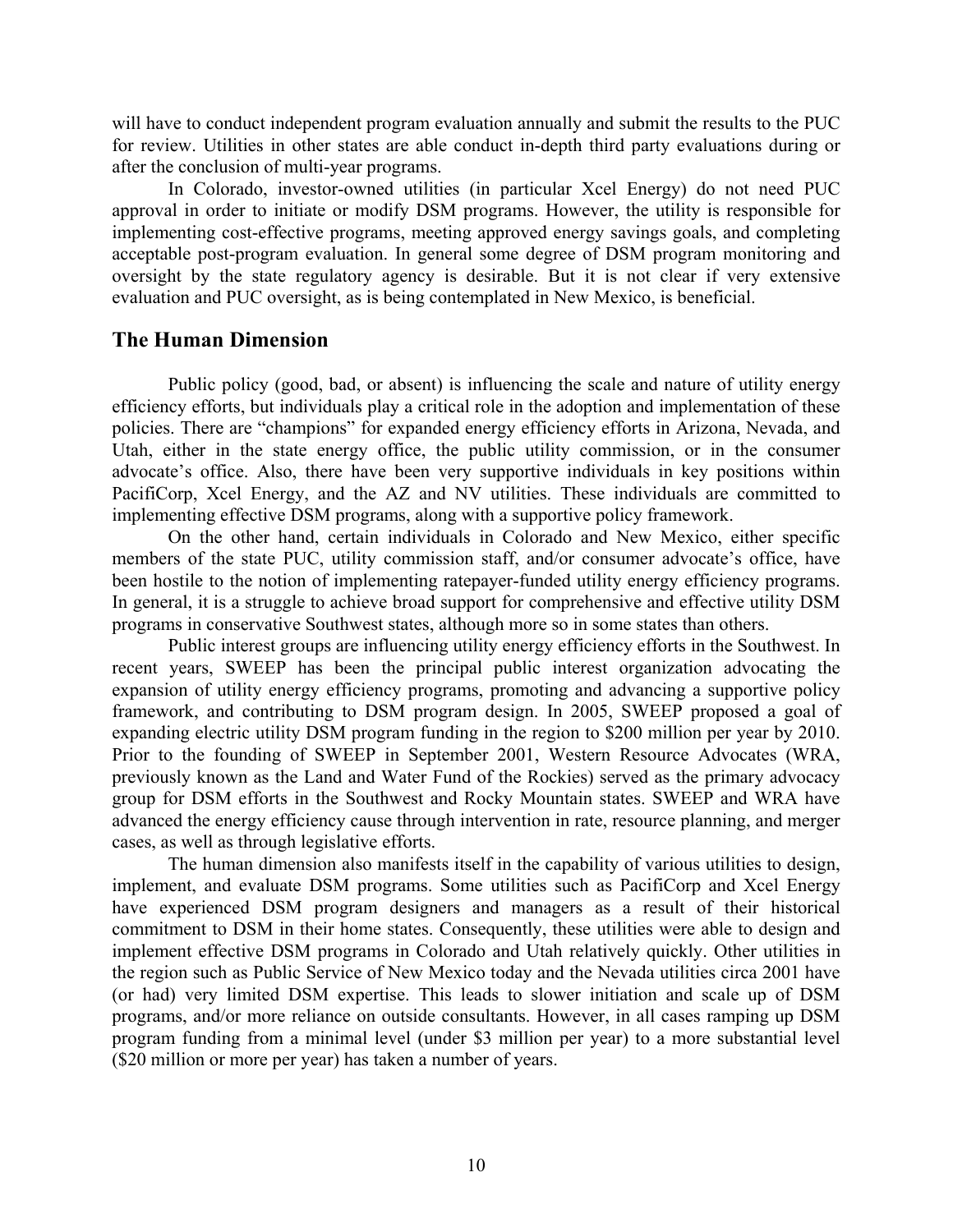# **Conclusion**

Electric utility DSM programs are on the rise in the Southwest. The total budget for these programs increased from about \$20 million in 2001 to \$69 million in 2005, a compound growth rate of 37% per year. Given recent policies and decisions in Arizona and Nevada, DSM program funding is expected to increase to around \$110 million in 2006. If this funding level is achieved, DSM program funding as of 2006 will equal about 0.7% of total electric utility revenues for the region as a whole. In conjunction with growth in funding, the energy savings and peak demand reduction resulting from DSM programs are rising.

The growth of DSM programs is underpinned by factors including the disappearance of excess generating capacity, declining utility load factors, and rising natural gas prices. But supportive policies are also spurring the development and implementation of DSM and energy efficiency programs. These policies include integrated resource planning requirements, use of the Total Resource Cost or Societal Cost test to determine the economic feasibility of DSM programs, and convenient DSM cost recovery mechanisms. Utility shareholders have a financial incentive for implementing DSM programs in one state (Nevada). Incentive mechanisms (or removal of financial disincentives) are called for but not yet implemented in Arizona and New Mexico.

While public policies are important, so is the existence of "champions" in state government, the utilities, and in public interest groups. These individuals are a major force behind the adoption of favorable public policies as well as expansion of DSM program budgets. But along with champions, there are opponents to ratepayer-funded energy efficiency programs in the southwest states. In some cases these individuals are in key positions such as serving on state utility commissions. SWEEP and other advocacy groups have played a key role in overcoming their opposition and in establishing a more supportive policy framework.

DSM has become a significant energy resource in the region. The \$110 million expected to be spent on these programs in 2006 alone should reduce peak demand by about 240 MW and cut electricity use by about 540 GWh/yr, given typical levels of energy savings per unit of DSM program spending in the region. If DSM program funding continues to grow and reaches the target of \$200 million per year in the region by 2010, DSM programs implemented during 2001- 2010 could reduce summer peak demand in 2010 by around 2,200 MW and lower electricity consumption that year by about 5,000 GWh/yr. The latter value is equivalent to the electricity consumption of about 490,000 households in the region, on average.

While the Southwest states are making considerable progress in expanding DSM programs, much more can and should be done. The 0.7 percent of utility revenues expected to be spent on DSM programs in the Southwest in 2006 is well below what is justified given the costeffective energy savings potential (SWEEP 2002). It is also well below the level of DSM spending by leading utilities including PacifiCorp in Utah.<sup>10</sup> Program funding and scope should continue to expand in order to derive the maximum economic and environmental benefit from this attractive energy resource.

<span id="page-10-0"></span> $^{10}$  Leading electric utilities in the country spend 2-3% of their revenues on DSM programs and are saving 0.7-1.0% of electricity sales each year as a result of these programs (Kushler, York and Witte 2004; WGA 2006).